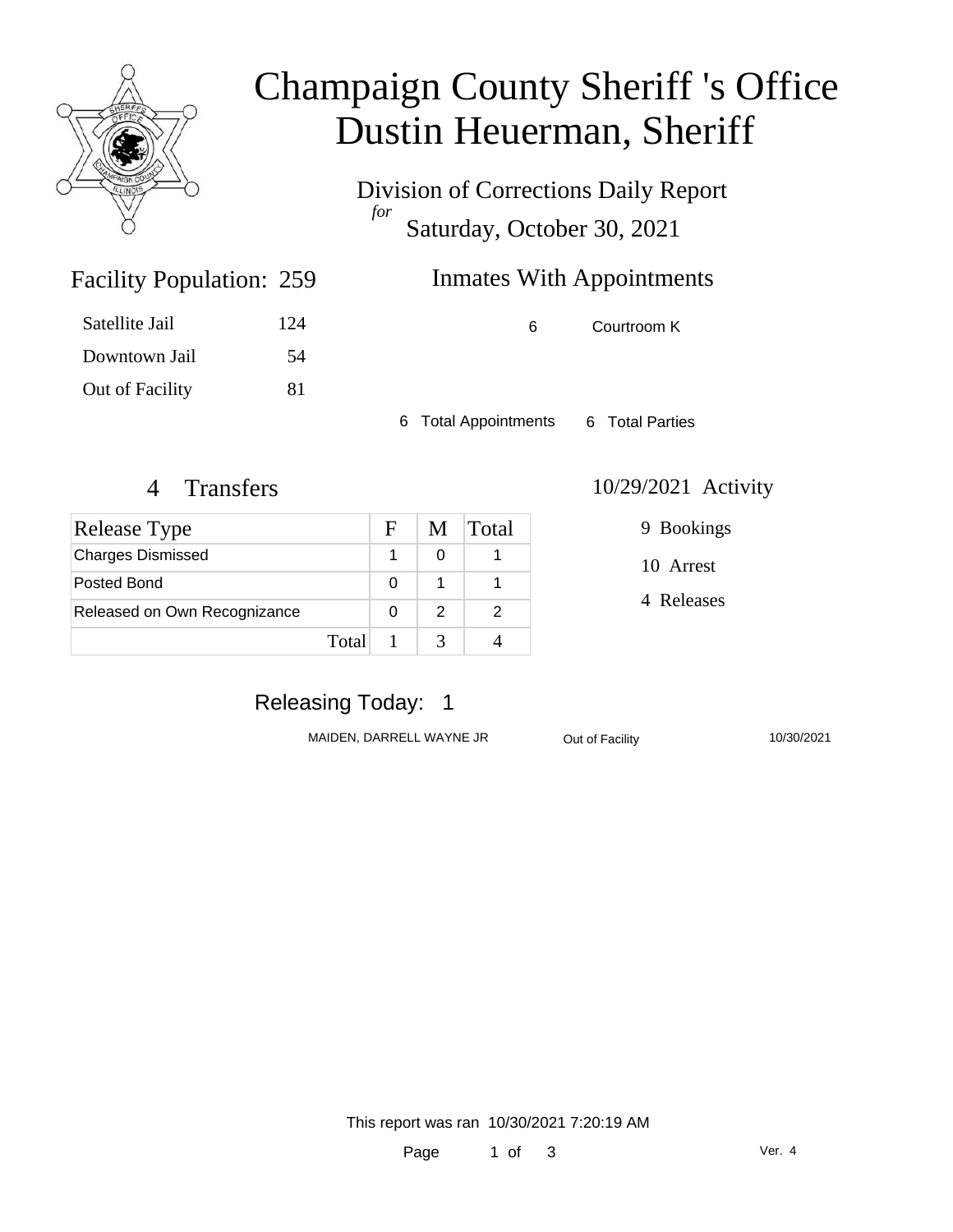

# Champaign County Sheriff 's Office Dustin Heuerman, Sheriff

Division of Corrections Daily Report *for* Saturday, October 30, 2021

#### Custody Status Count

- Electronic Home Dentention 18
	- Felony Arraignment 11
		- Felony Other 3
	- Felony Pre-Sentence 5
		- Felony Pre-Trial 181
	- Felony Pre-Trial DUI 2
	- Felony Sentenced CCSO 2
	- Felony Sentenced IDOC 14
		- Hold Other 3
		- Hold Sentenced IDOC 1
	- Misdemeanor Arraignment 2
		- Misdemeanor Other 1
		- Misdemeanor Pre-Trial 3
			- Petition to Revoke 2
			- Remanded to DHS 11
				- Total 259

This report was ran 10/30/2021 7:20:19 AM